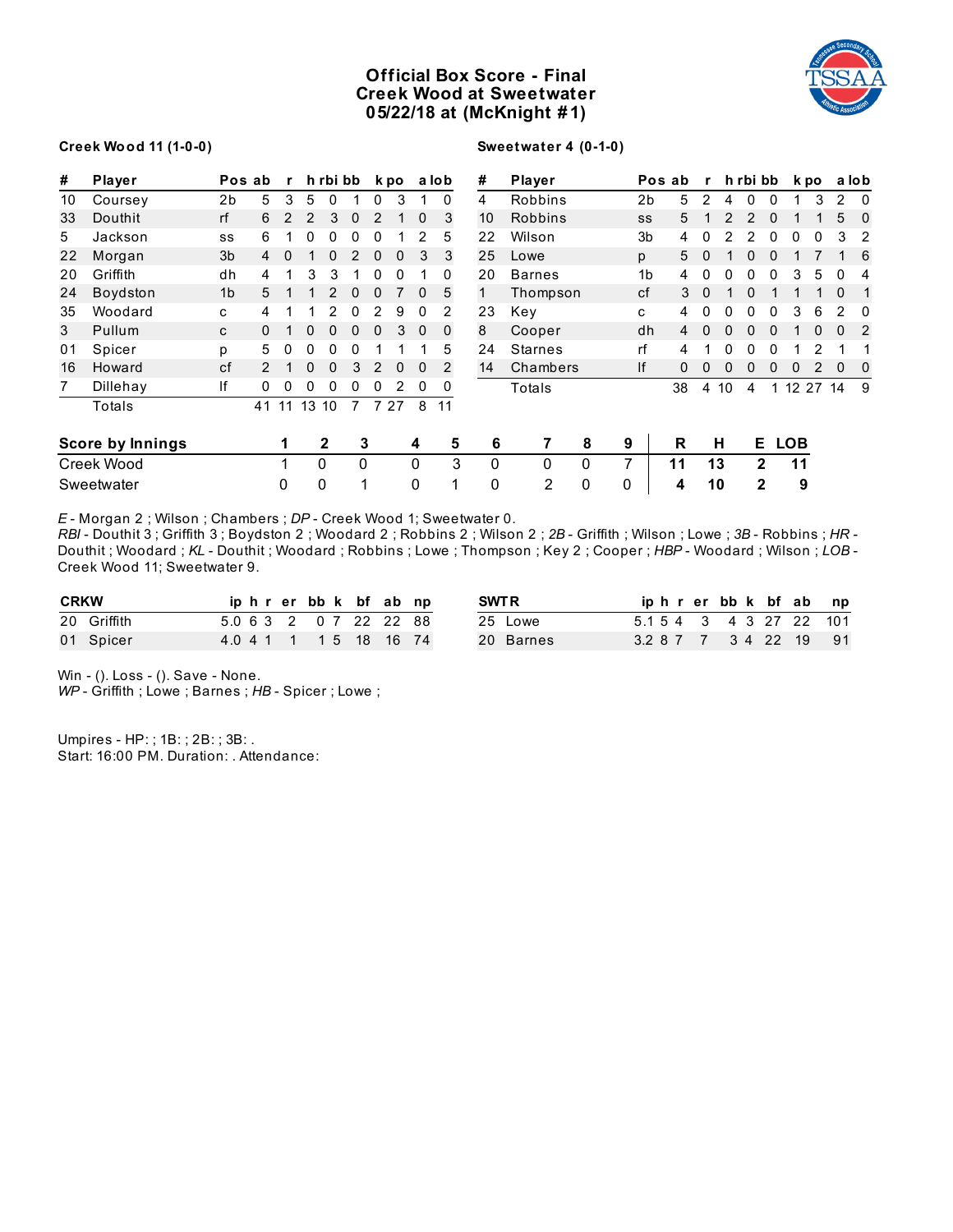# **Scoring Innings - Final Creek Wood at Sweetwater 05/22/18 at (McKnight # 1)**



| <b>Score by Innings</b> |  | 4 5 | 6 7 |     |   |                | 9 R H E LOB |              |                          |
|-------------------------|--|-----|-----|-----|---|----------------|-------------|--------------|--------------------------|
| Creek Wood              |  |     |     |     | 0 |                | 11          | 13 2 11      |                          |
| Sweetwater              |  |     |     | 2 0 |   | 0 <sub>1</sub> | 4           | $10\qquad 2$ | $\overline{\phantom{a}}$ |

### **Creek Wood st art ers:**

10/2B/Analeigh Coursey; 33/RF/Kensli Douthit; 5/SS/Jase Jackson; 22/3B/Sam Morgan; 20/DH/Bailey Griffith; 24/1B/Lillian Boydston; 35/C/Madison Woodard; 01/P/Lennon Spicer; 16/CF/Jaylee Howard;

### **Sweet wat er st art ers:**

4/2B/Mari Robbins; 10/SS/Hanna Robbins; 22/3B/Sarah Wilson; 25/P/Addie Lowe; 20/1B/Emily Barnes; 1/CF/Alex Thompson; 23/C/Jordan Key; 8/DH/Savannah Cooper; 24/RF/Abby Starnes;

Top of 1st - CRKW batting Coursey walks, Lowe pitching Coursey advances to 2nd on wild pitch Douthit strikes out looking, Lowe pitching Jackson grounds out, pitcher Lowe to first baseman Barnes Morgan walks, Lowe pitching Griffith singles on a ground ball to center fielder Thompson. Coursey scores Boydston grounds out, shortstop Robbins to first baseman Barnes 1 R, 1 H, 0 E, 2 LOB.

Bottom of 3rd - SWTR batting Starnes flies out to left fielder Dillehay Robbins triples on a fly ball to center fielder Howard Robbins grounds into fielder's choice, pitcher Spicer to third baseman Morgan to pitcher Spicer Wilson doubles on a line drive to center fielder Howard. Robbins scores Lowe grounds into fielder's choice to third baseman Morgan Barnes strikes out swinging, Spicer pitching 1 R, 2 H, 0 E, 2 LOB.

### Top of 5th - CRKW batting

Howard walks, Lowe pitching Coursey singles on a line drive to center fielder Thompson Douthit singles on a ground ball to third baseman Wilson Jackson grounds into fielder's choice, third baseman Wilson to catcher Key Morgan pops out in foul territory to second baseman Robbins Griffith singles on a fly ball to left fielder Chambers. Coursey scores. Douthit scores Boydston hits a ground ball and reaches on an error by third baseman Wilson. Jackson scores Woodard is hit by pitch, Lowe pitching Lineup changed: Pullum in for catcher Woodard Lineup changed: Barnes in at pitcher Lineup changed: Lowe in at first baseman Spicer grounds out, second baseman Robbins to first baseman Lowe 3 R, 3 H, 1 E, 3 LOB.

#### Bottom of 5th - SWTR batting

Lineup changed: Griffith in at pitcher Robbins singles on a ground ball to third baseman Morgan Robbins advances to 3rd on error by third baseman Morgan Robbins singles on a bunt to third baseman Morgan Wilson grounds out, pitcher Griffith to second baseman Coursey. Robbins scores Lowe strikes out looking, Griffith pitching Barnes strikes out swinging, Griffith pitching 1 R, 2 H, 1 E, 1 LOB.

Bottom of 7th - SWTR batting Starnes hits a ground ball and reaches on an error by third baseman Morgan Starnes advances to 2nd on wild pitch Robbins singles on a bunt to third baseman Morgan Robbins singles on a line drive to left fielder Dillehay. Starnes scores. Robbins scores Wilson pops out to second baseman Coursey Lowe doubles on a fly ball to center fielder Howard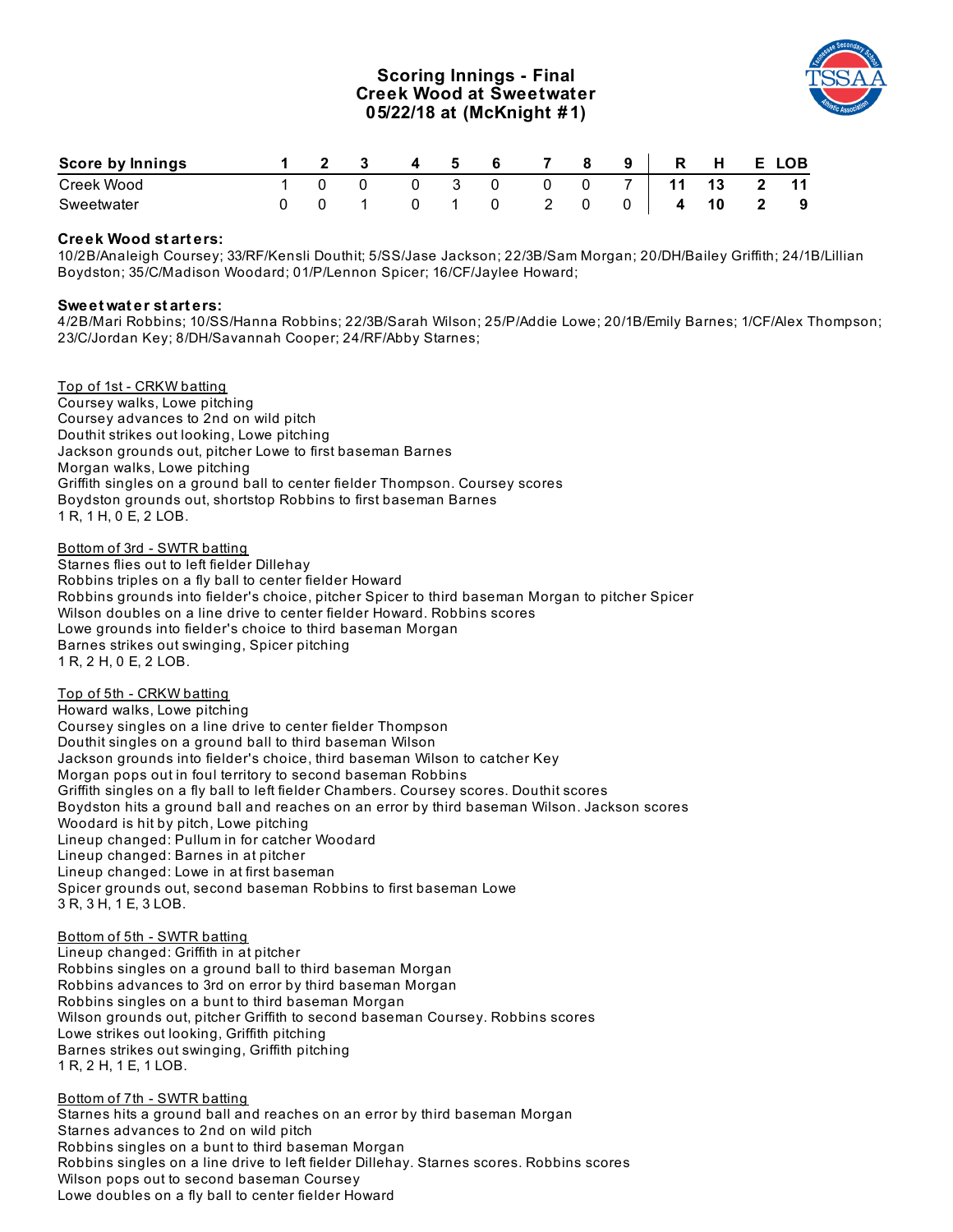Barnes strikes out swinging, Griffith pitching Thompson strikes out looking, Griffith pitching 2 R, 3 H, 1 E, 2 LOB.

Top of 9th - CRKW batting Morgan singles on a hard ground ball to center fielder Thompson Lineup changed: Pullum in for third baseman Morgan Griffith walks, Barnes pitching Pullum advances to 3rd on wild pitch Griffith advances to 2nd on the same pitch Boydston singles on a ground ball to left fielder Chambers. Pullum scores. Griffith scores Boydston advances to 2nd on error by left fielder Chambers Woodard homers on a fly ball to left field. Boydston scores Spicer grounds out, shortstop Robbins to first baseman Lowe Howard walks, Barnes pitching Coursey singles on a hard ground ball to left fielder Chambers Douthit homers on a fly ball to right field. Howard scores. Coursey scores Lineup changed: Lowe in at pitcher Lineup changed: Barnes in at first baseman Jackson pops out to second baseman Robbins Lineup changed: Morgan in for third baseman Pullum Morgan grounds out, right fielder Starnes to first baseman Barnes 7 R, 5 H, 1 E, 0 LOB.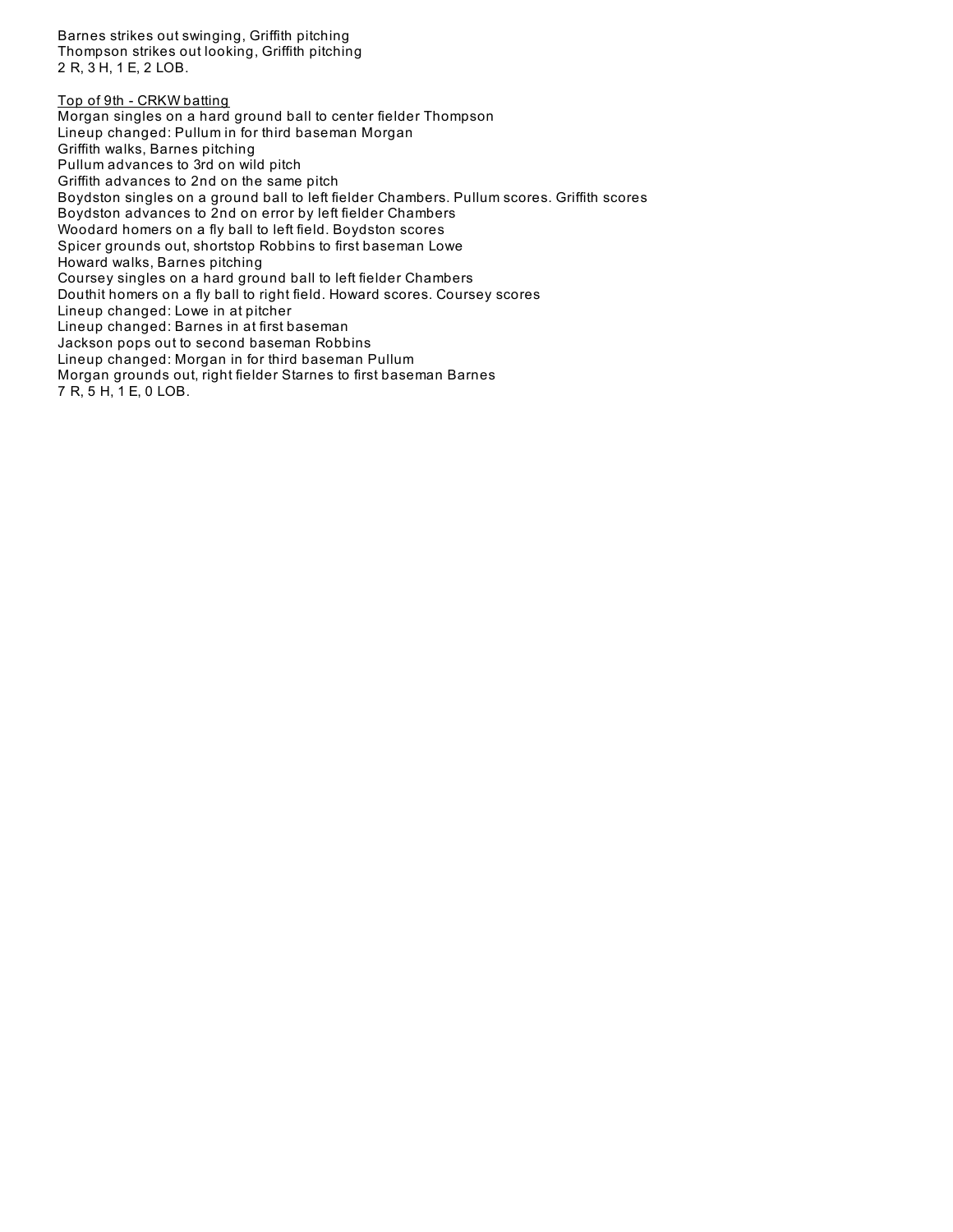

| Score by Innings |  |  | Б. | - 6 |  | 9 | R | н  | E. | <b>LOB</b> |
|------------------|--|--|----|-----|--|---|---|----|----|------------|
| Creek Wood       |  |  |    |     |  |   |   | 13 |    | 11         |
| Sweetwater       |  |  |    |     |  |   | 4 | 10 |    | - 9        |

### **Creek Wood st art ers:**

10/2B/Analeigh Coursey; 33/RF/Kensli Douthit; 5/SS/Jase Jackson; 22/3B/Sam Morgan; 20/DH/Bailey Griffith; 24/1B/Lillian Boydston; 35/C/Madison Woodard; 01/P/Lennon Spicer; 16/CF/Jaylee Howard;

#### **Sweet wat er st art ers:**

4/2B/Mari Robbins; 10/SS/Hanna Robbins; 22/3B/Sarah Wilson; 25/P/Addie Lowe; 20/1B/Emily Barnes; 1/CF/Alex Thompson; 23/C/Jordan Key; 8/DH/Savannah Cooper; 24/RF/Abby Starnes;

| 1st Inning                                                                   |             |     |     |                          |
|------------------------------------------------------------------------------|-------------|-----|-----|--------------------------|
| Top of 1st - CRKW batting                                                    | This Inning | R H | E L |                          |
| Coursey walks, Lowe pitching                                                 | <b>CRKW</b> |     |     | $\overline{\phantom{a}}$ |
| Coursey advances to 2nd on wild pitch                                        | <b>SWTR</b> |     |     | $\blacksquare$ 1         |
| Douthit strikes out looking, Lowe pitching                                   |             |     |     |                          |
| Jackson grounds out, pitcher Lowe to first baseman Barnes                    |             |     |     |                          |
| Morgan walks, Lowe pitching                                                  |             |     |     |                          |
| Griffith singles on a ground ball to center fielder Thompson. Coursey scores |             |     |     |                          |
| Boydston grounds out, shortstop Robbins to first baseman Barnes              |             |     |     |                          |
|                                                                              |             |     |     |                          |

Bottom of 1st - SWTR batting Robbins singles on a ground ball to third baseman Morgan Robbins steals 2nd Robbins strikes out swinging, Spicer pitching Wilson is hit by pitch, Spicer pitching Lowe lines into a double play to first baseman Boydston

| 2nd Inning                                               |             |       |  |  |
|----------------------------------------------------------|-------------|-------|--|--|
| Top of 2nd - CRKW batting                                | This Inning | RHE L |  |  |
| Woodard flies out to left fielder Chambers               | <b>CRKW</b> |       |  |  |
| Spicer strikes out swinging, Lowe pitching               | <b>SWTR</b> |       |  |  |
| Howard walks, Lowe pitching                              |             |       |  |  |
| Howard steals 2nd                                        |             |       |  |  |
| Coursey singles on a ground ball to third baseman Wilson |             |       |  |  |
| Douthit flies out to right fielder Starnes               |             |       |  |  |

Bottom of 2nd - SWTR batting Barnes grounds out, shortstop Jackson to first baseman Boydston Thompson singles on a ground ball to center fielder Howard Key strikes out looking, Spicer pitching Cooper grounds out, shortstop Jackson to first baseman Boydston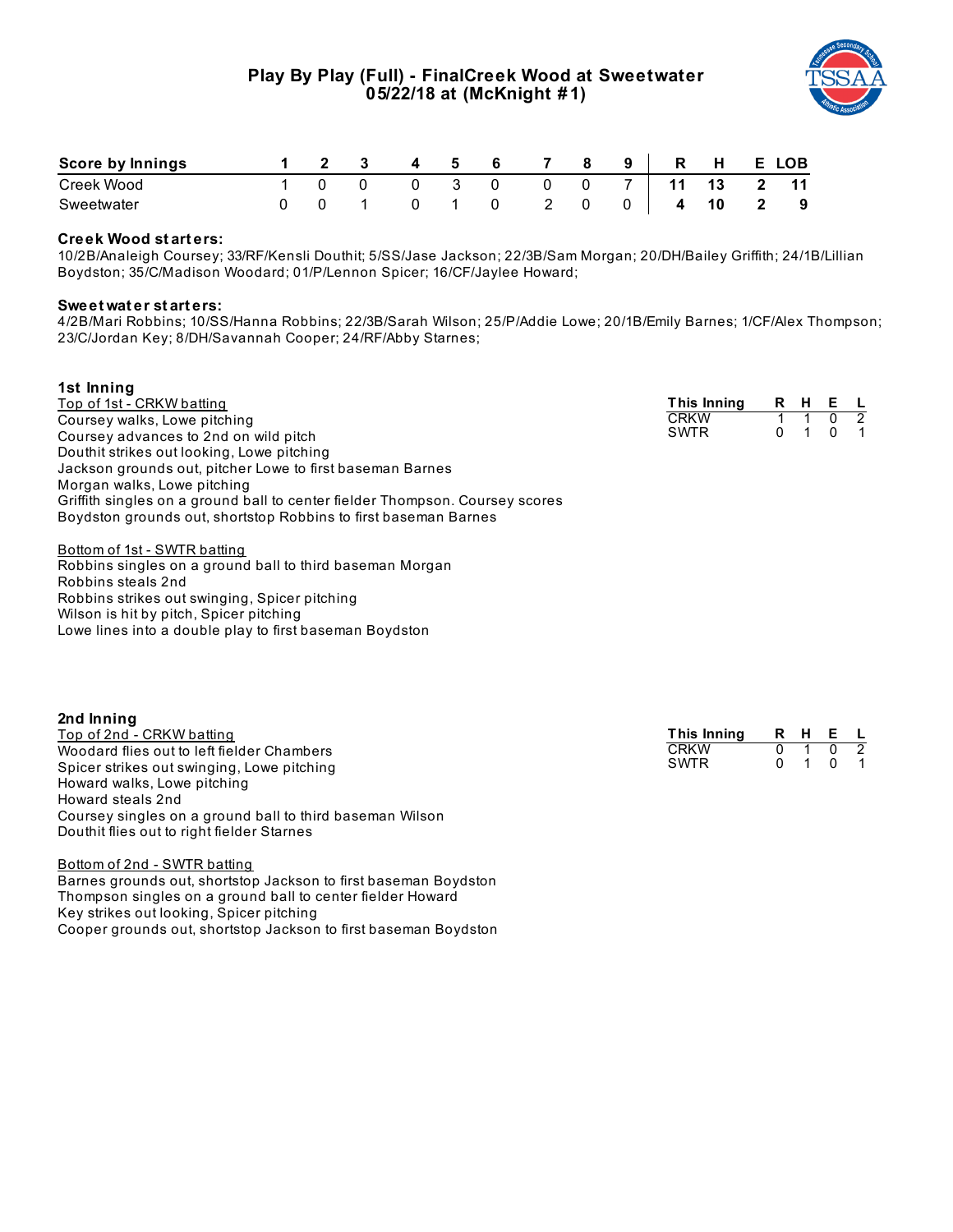**3rd Inning** Top of 3rd - CRKW batting Jackson flies out in foul territory to shortstop Robbins Morgan flies out to center fielder Thompson Griffith flies out to left fielder Chambers

**This Inning R H E L** CRKW 0 0 0 0 **SWTR** 

Bottom of 3rd - SWTR batting Starnes flies out to left fielder Dillehay Robbins triples on a fly ball to center fielder Howard Robbins grounds into fielder's choice, pitcher Spicer to third baseman Morgan to pitcher Spicer Wilson doubles on a line drive to center fielder Howard. Robbins scores Lowe grounds into fielder's choice to third baseman Morgan Barnes strikes out swinging, Spicer pitching

| 4th Inning                                                                                |                            |     |                     |           |
|-------------------------------------------------------------------------------------------|----------------------------|-----|---------------------|-----------|
| Top of 4th - CRKW batting                                                                 | This Inning R H E L        |     |                     |           |
| Boydston flies out to right fielder Starnes<br>Woodard out at first on dropped 3rd strike | <b>CRKW</b><br><b>SWTR</b> | 0 O | $\Omega$<br>0 0 0 1 | $\bigcap$ |
| Spicer grounds out, second baseman Robbins to first baseman Barnes                        |                            |     |                     |           |

Bottom of 4th - SWTR batting Thompson walks, Spicer pitching Key strikes out swinging, Spicer pitching Cooper grounds out, second baseman Coursey to first baseman Boydston Starnes strikes out swinging, Spicer pitching

### **5t h Inning**

| Top of 5th - CRKW batting                                                               | This Inning |     | R H E L     |  |
|-----------------------------------------------------------------------------------------|-------------|-----|-------------|--|
| Howard walks, Lowe pitching                                                             | <b>CRKW</b> |     | $1 \quad 3$ |  |
| Coursey singles on a line drive to center fielder Thompson                              | <b>SWTR</b> | 1 2 | 1 1         |  |
| Douthit singles on a ground ball to third baseman Wilson                                |             |     |             |  |
| Jackson grounds into fielder's choice, third baseman Wilson to catcher Key              |             |     |             |  |
| Morgan pops out in foul territory to second baseman Robbins                             |             |     |             |  |
| Griffith singles on a fly ball to left fielder Chambers. Coursey scores. Douthit scores |             |     |             |  |
| Boydston hits a ground ball and reaches on an error by third baseman Wilson. Jackson    |             |     |             |  |
| scores                                                                                  |             |     |             |  |
| AAAAAA waxaa kale kale kale waxaa kale kale waxaa waxaa kale kale wax                   |             |     |             |  |

Woodard is hit by pitch, Lowe pitching

Lineup changed: Pullum in for catcher Woodard

Lineup changed: Barnes in at pitcher

Lineup changed: Lowe in at first baseman Spicer grounds out, second baseman Robbins to first baseman Lowe

Bottom of 5th - SWTR batting

Lineup changed: Griffith in at pitcher Robbins singles on a ground ball to third baseman Morgan Robbins advances to 3rd on error by third baseman Morgan Robbins singles on a bunt to third baseman Morgan Wilson grounds out, pitcher Griffith to second baseman Coursey. Robbins scores Lowe strikes out looking, Griffith pitching Barnes strikes out swinging, Griffith pitching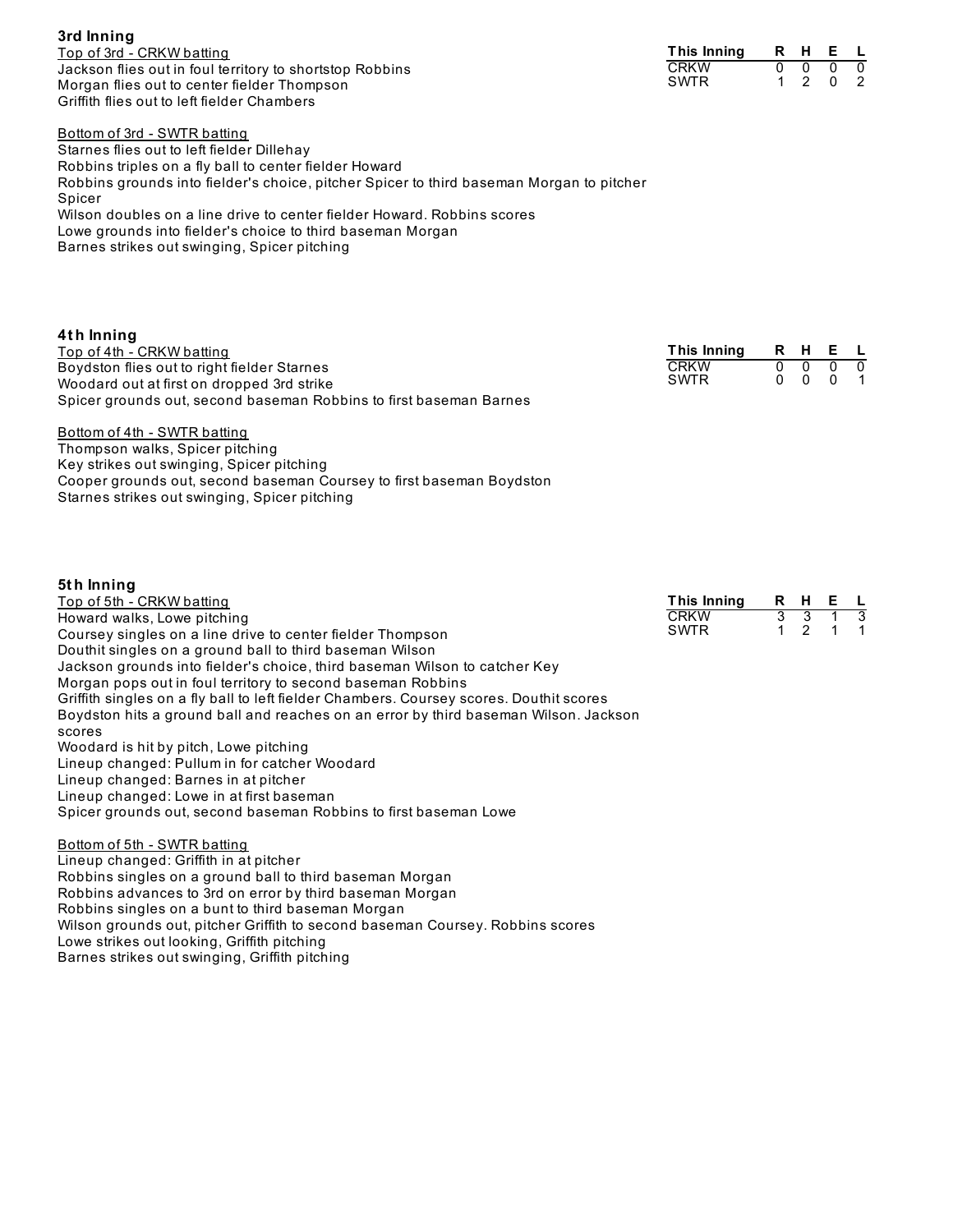| <b>b</b> un inning                                               |
|------------------------------------------------------------------|
| Top of 6th - CRKW batting                                        |
| Howard strikes out swinging, Barnes pitching                     |
| Coursey singles on a hard ground ball to center fielder Thompson |
| Douthit strikes out swinging, Barnes pitching                    |
| Jackson grounds out, shortstop Robbins to first baseman Lowe     |

#### Bottom of 6th - SWTR batting Lineup changed: Spicer in at designated hitter Thompson pops out to second baseman Coursey Key strikes out looking, Griffith pitching Cooper flies out to left fielder Dillehay

## **7t h Inning**

**6t h Inning**

Top of 7th - CRKW batting Morgan walks, Barnes pitching Griffith doubles on a line drive to left fielder Chambers Boydston grounds out, third baseman Wilson to first baseman Lowe Lineup changed: Woodard in for catcher Pullum Woodard strikes out looking, Barnes pitching Spicer grounds out, third baseman Wilson to first baseman Lowe

#### **This Inning R H E L** CRKW 0 1 0<br>SWTR 2 3 1 SWTR

Bottom of 7th - SWTR batting Starnes hits a ground ball and reaches on an error by third baseman Morgan Starnes advances to 2nd on wild pitch Robbins singles on a bunt to third baseman Morgan Robbins singles on a line drive to left fielder Dillehay. Starnes scores. Robbins scores Wilson pops out to second baseman Coursey Lowe doubles on a fly ball to center fielder Howard Barnes strikes out swinging, Griffith pitching Thompson strikes out looking, Griffith pitching

**8t h Inning** Top of 8th - CRKW batting Howard out at first on dropped 3rd strike Coursey singles on a ground ball to shortstop Robbins Douthit grounds into fielder's choice, shortstop Robbins to second baseman Robbins Jackson grounds out, shortstop Robbins to first baseman Lowe

Bottom of 8th - SWTR batting Key grounds out, third baseman Morgan to first baseman Boydston Cooper strikes out looking, Griffith pitching Starnes lines out to right fielder Douthit

| This Inning |  |  |
|-------------|--|--|
| CRKW        |  |  |
| <b>SWTR</b> |  |  |

| This Inning | R | н | E. |   |
|-------------|---|---|----|---|
| <b>CRKW</b> |   |   | n  |   |
| SWTR        |   | n | n  | n |